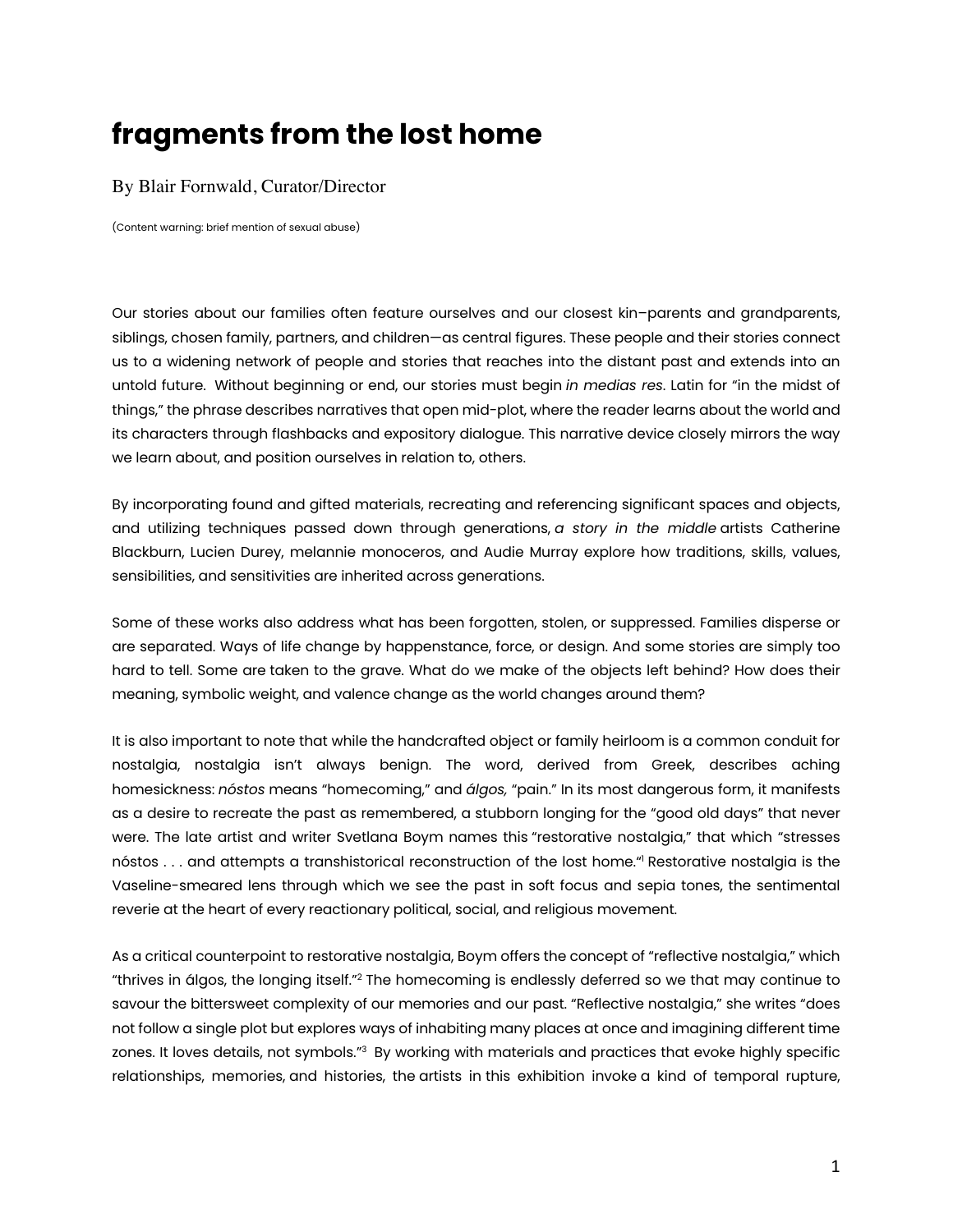inviting conversations and collaborations between ancestors and descendants, loved ones and strangers alike.

melannie monoceros' *Down the House | Sit* pairs two textiles: a machine- and hand-tufted royal blue rug with symmetrically arranged abstract and geometric shapes is presented alongside a small photograph which has been printed on fabric, then quilted and hand-embroidered. At first glance, it feels like a rather incongruous pairing. The rug is crafted out of loops of luxurious, slubby yarns; it is dense and thick. Its composition of pale blue squiggles, ivory white L-shapes, and multicolored dots–some in warm earthy tones, others in punchy neons–feels resolutely modern, like a hard-edge painting, made soft. In contrast, the quilted photo has a homey, vernacular aesthetic. It depicts a cozy living room–the artist's grandmother's—and is trimmed with vintage lace, stitched with thread, and framed in an oversized decorative wooden frame, all sourced from their grandmother's home.

monoceros' grandmother, Ikolyn, immigrated from Xaymaca (Jamaica) to Canada in the late 1950s, just prior to the nation's independence from Britain in 1962, and her home décor choices reveal an English influence. There is a conversational arrangement of lightly-patterned ivory sofas and a wingback chair with a doily draped over the backrest, a mahogany colonial-style coffee table with matching side tables, and a big picture window outfitted with layers of sheers, tie-back curtains and a dramatic swag valence. Above it all is a dramatic stucco ceiling with the heaviest dollops forming a perfect circle in the middle of the room, like a mound of whipped cream on a slice of cake. Below is wall-to-wall carpet, in the same vivid shade of royal blue as monoceros' handcrafted rug.

It becomes apparent that the rug's abstract forms reference the placement of furnishings and décor in monoceros' grandmother's living room. The correlates are not quite synchronous though, suggesting that this is a map drawn from memory. The artist's memory also guides the crafting of details in quilted photograph. monoceros has outlined the furnishings and décor depicted in the photo in off-white thread, while more delicate embroidery traces the outlines of absent items: plants, more pictures, a stack of cds, a dining room table at the edge of the picture plane. The details that make a home functional and personal were removed, monoceros explains, in preparation for the sale of the house after their grandmother's passing.4 In both pieces, monoceros' loops and stitches re-furnish the room as remembered, articulating the ways that grief, loss, and longing linger in small things.

Through labour intensive processes such as beading, sewing, tufting, trapping, tanning, skinning, and tattooing, Catherine Blackburn expresses the ways that Dene life forges strong connections between land and body. Her work, *Trapline II*, honours the material practices of the artist's late grandparents – her Setsıé, Eugene George, a trapper and fisher, and her Setsuné, Christine George, who not only made clothing for the family, but also adorned these garments with her own beadwork and embroidery designs.<sup>5</sup> In Blackburn's sculpture, a dozen rabbit furs in steel traps hang horizontally along a wooden beam. Aesthetic adornments soften and complicate a purely descriptive or utilitarian reading of the work: the beam, the traps, and the lower halves of each fur are a sweet shade of pastel pink, and long strands of sparkling red beaded fringe drip from each fur, pooling on a white plinth below the hanging sculpture like blood falling on snow. *Trapline II* expresses the simultaneous harshness and beauty of living close to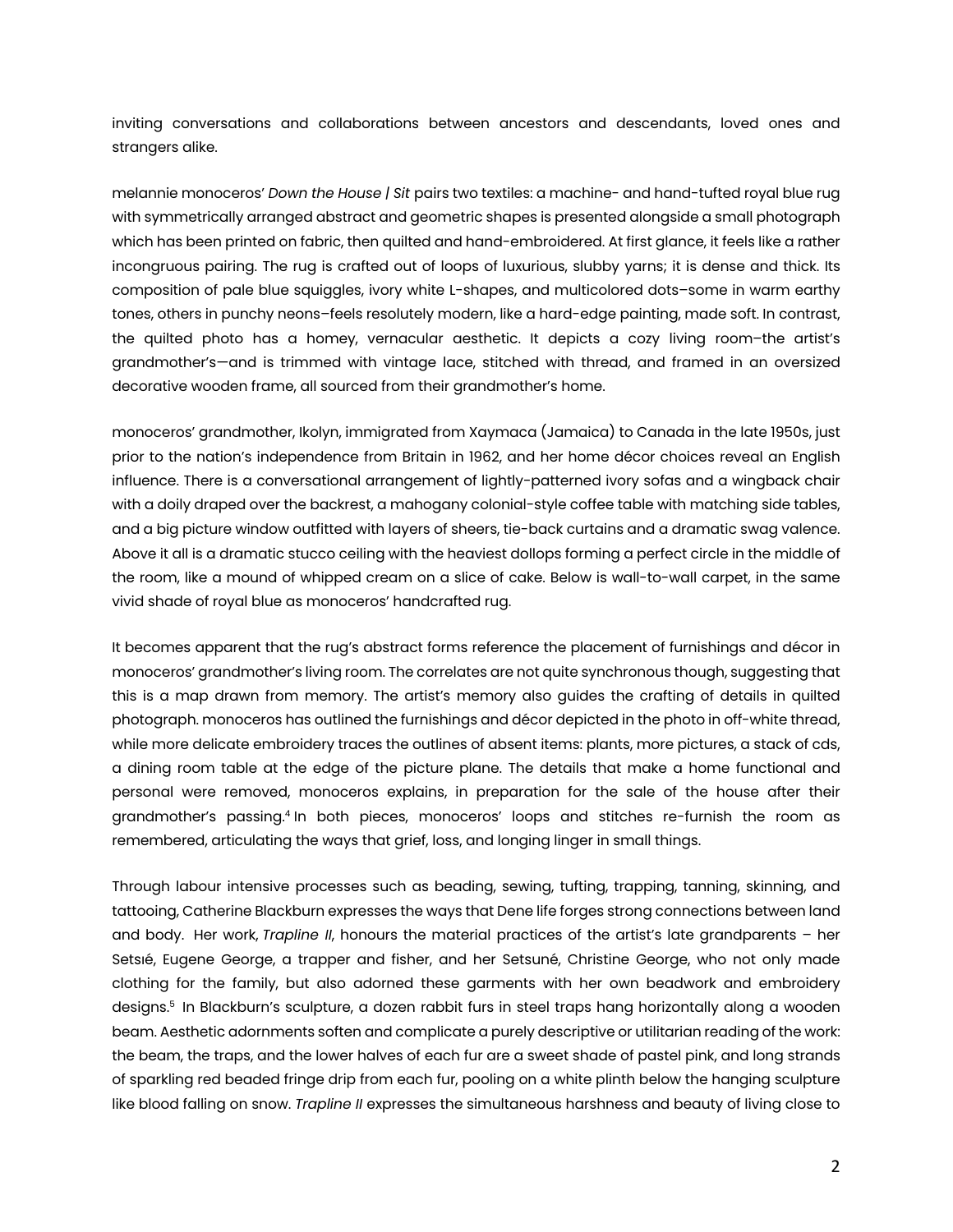the land, and works to resolve apparent contradictions between the two. It also expresses the symbiosis of the practical and the decorative, as exemplified through fur trim, which provides warmth, softness, and visual appeal to the garments and footwear it adorns. Beadwork too, serves a practical function, as expressions of love and devotion strengthen vitally important social and familial bonds.

Beadwork is often used as an analogue to language in Blackburn's work, allowing her to communicate in Dene, even though she does not speak the language. Like the rivulets of beaded blood let from the body in *Trapline II*, beadwork can also exteriorize deeply embodied sentiments that words may not express. Blackburn's *Tth'i konariali* ?*ú* (Can you say it again) ruminates on language loss and reclamation. Two pairs of headphones, decorated with beadwork, face each other as if in conversation; their cords are buried in a small mound of earth. We hear the artist's voice as she practices speaking Dene, as well as her mother's voice, gently correcting her pronunciation. In a photograph, we see the artist and her mother facing each other, holding hands and wearing the same headphones, in a wintry Prairie landscape. Blackburn was raised in this landscape. She grew up away from her homelands and her language, in a predominantly white farming community, and did not learn Dene as a child. As much as it is about language, *Tth'i konarı̨́dı* Ɂ*ú (Can you say it again)* is a work about deep love and understanding. Blackburn recognizes how fraught and painful her mother's decision not to teach her children Dene must have been, and the complex colonial underpinnings that may have informed this decision. Now as an adult, and without a trace of resentment, Blackburn asks her mother for help learning Dene, a reciprocal act of teaching and healing.

Much of Audie Murray's work considers expansive possibilities for collaboration across generations. In her work, *for hambone, metis billy stick* she recreates a significant, highly specific object made by her mooshum, Armand Fisher, who passed away in 2005. Ostensibly meant to be kept by the door to fend off would-be intruders, this hand-carved billy stick attests to the wry and playful sense of humor of a man who earned the nickname "Hambone." Its ability to function simultaneously as both a joke and a weapon attests to its third function, as art. Murray's faithful recreation of this complex object involved stenciling it with Fisher's distinctive handwriting, tenderly embodying him. She has also fashioned a leather sheath for the billy stick, adorned with beaded Michif floral designs and, eponymously, a hambone. Murray conceptualizes the carving and painting of the billy stick as a collaboration with her mooshum and the creation of the sheath as a gift to her family and community—both intergenerational acts of love and care that transcend time and permeate boundaries between vital states.<sup>6</sup> Presented here as a photograph depicting the billy stick and sheath hung side by side, Murray demonstrates another act of care for her family and loved ones, opting to keep these objects, imbued with so much love and intent, close to home.

*chi fii embraces the old ones* enacts a similar collaboration with much more distant relatives. Massive photo prints depict two hammer stones with simple daisy chains wrapped around their pitted grooves. In Cree, and other Indigenous epistemologies, rocks are grandfathers, animate beings whose existence long predates human history. In the essay accompanying their exhibition, *Rocks, Stones, and Dust*, John G. Hampton explains some of the similarities we share with rocks: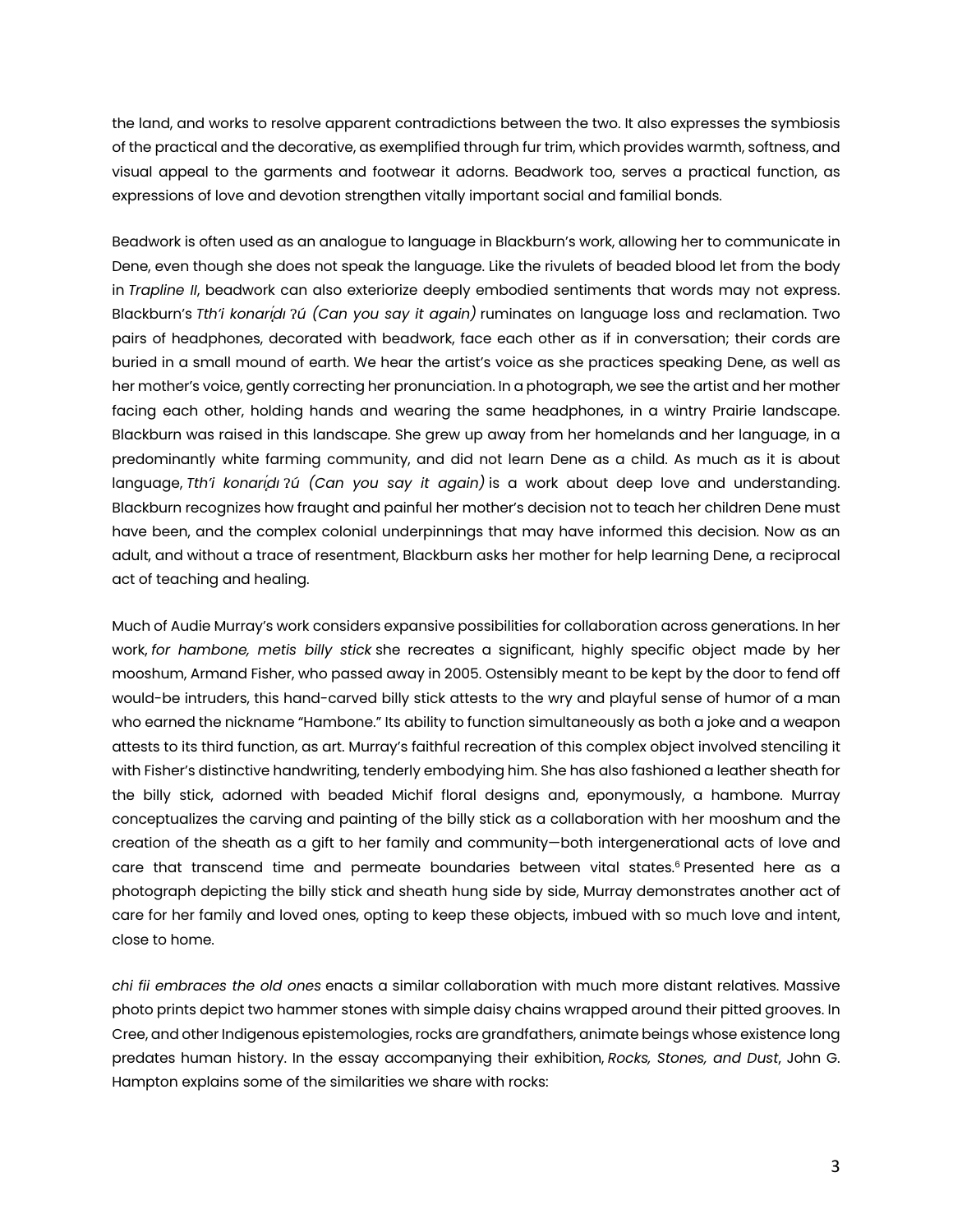Persevering through epochs—ashes to ashes, dust to dust—we are made of star stuff. It can be reassuring to see ourselves reflected in eternity. But rocks aren't eternal: they erode, aggregate, sediment, metamorphose; they are carried, carved, deposited, dissolved, shattered; and they are also named, pictured, mapped, and prayed on. Rocks are as mobile, changing, and alive as any other matter, even if their relationship with time may be quite different than our own.7

Murray's gesture is as delicate as the stones she wraps are sturdy, and it articulates differences in contemporary, prehistoric, and geological perceptions of time. Her strands of beaded flowers—a cheery beginner pattern one might learn as a child—hug deep furrows pecked, ground, and polished thousands of years ago, into rocks that coalesced into being over millions or billions of years. It is a simple gift that can turn our attentions toward the profound: how strange and wonderful it is to exist alongside, to sustain, and be sustained by, all of the ancestors and beings that came before. Murray's offering asks us to contemplate a family lineage that reaches into the distant past and future, long before, and long after, humans.

While most of the artworks in *a story in the middle* address blood relationships, Blackburn and Murray honour each other as chosen kin with a pair of works titled *For Audie* and *for Catherine, Tattoo Gloves*. Murray, who has trained as a traditional tattooer, gave Blackburn hand markings, including floral patterns based on Blackburn's grandmother's designs. In exchange, Blackburn embellished a pair of vintage leather gloves with embroidery and caribou hair tufting replicating those hand markings. The gloves are further adorned with fringe, ric rac and fluffy pom poms. In turn, Murray adorned a pair of well-worn camo print work gloves with moose hair tufting, brain-tanned hide, chain, and beadwork replicating her own hand markings—a bison head and a thunderbird—as a gift for Blackburn.

Does an object retain the aura of affect if its origins are unknown? In his work, Lucien Durey ruminates on the narrative and emotional potential of objects, often addressing interpersonal and familial relationships by proxy. By incorporating found, gifted, and thrifted materials with varying emotional weights and personal significances to the artist, Durey's work insinuates that all materials, no matter how prosaic, may serve as potent containers for memory. His work sometimes flirts with sentimentality: the mobile, *Stardust*, for instance, takes its title from the name of an apartment building, visible from a boyfriend's balcony and is decorated, rather romantically, with dried flowers saved from bouquets and plucked from that balcony. These tendencies are offset by the inclusion of funny, idiosyncratic materials and unprecious modes of production. In this case, the flowers adorn beeswax-dipped Cheez Whiz jar lids, ping pong balls, and Bumpits (hair volumizing inserts once sold on late-night TV infomercials), which hang from an old dishrack mounted to the ceiling–a little model of the universe, both meaningful and meaningless.

In contrast, Durey's installation, *Parlor*, is a spare living room set piece where each element is so specific it feels as if it must be a Chekov's gun: a wobbly floor lamp illuminates an amoeba-shaped table cut from a wooden door and set on spindly hairpin legs. On the surface of the tabletop, bits of broken glass form a sparkling, scattered constellation suspended in thick resin. Near the table is an orthopedic pillow, encased in black leather. Staring blankly at this scene is another artwork, called *Bog*, comprised of dozens of